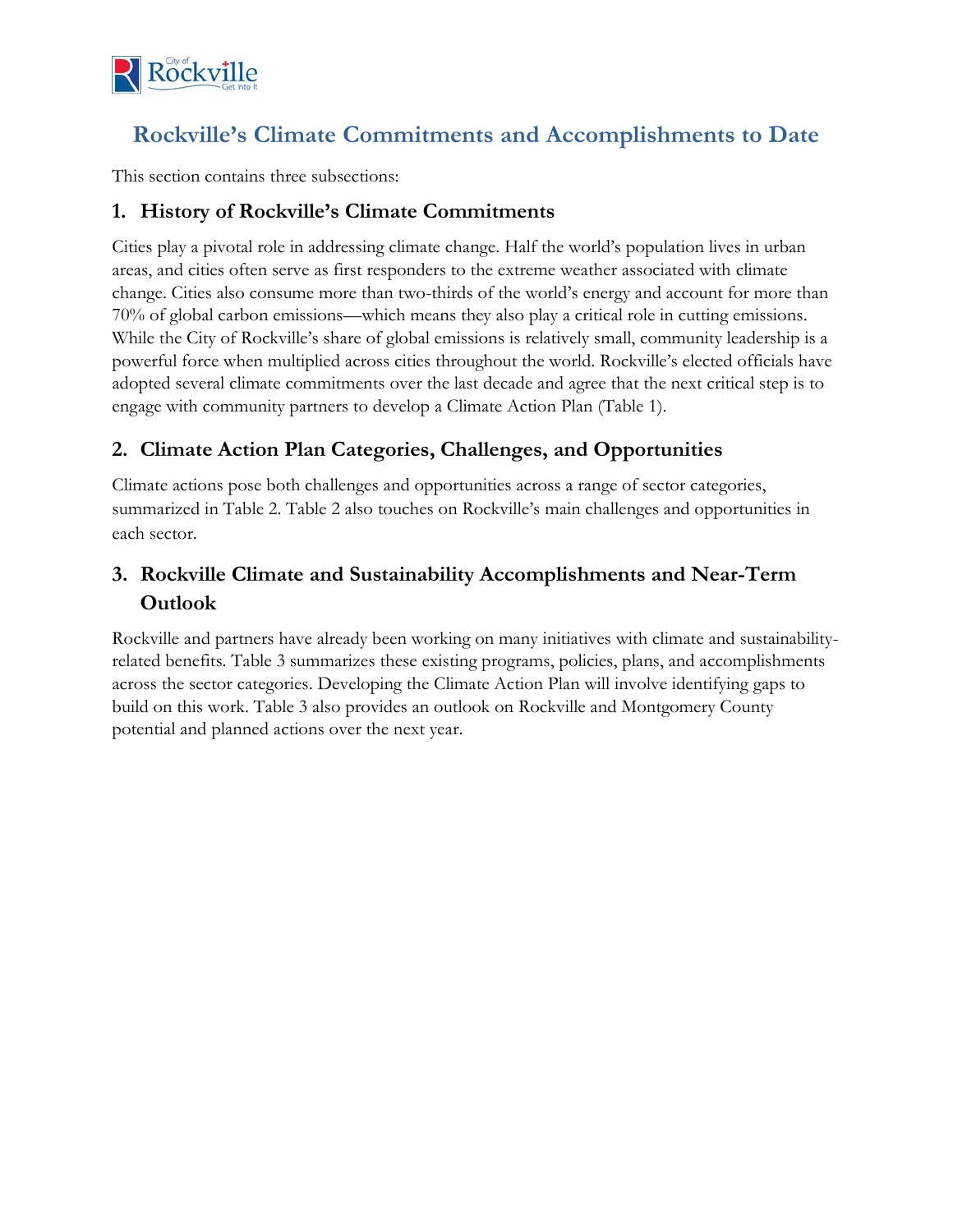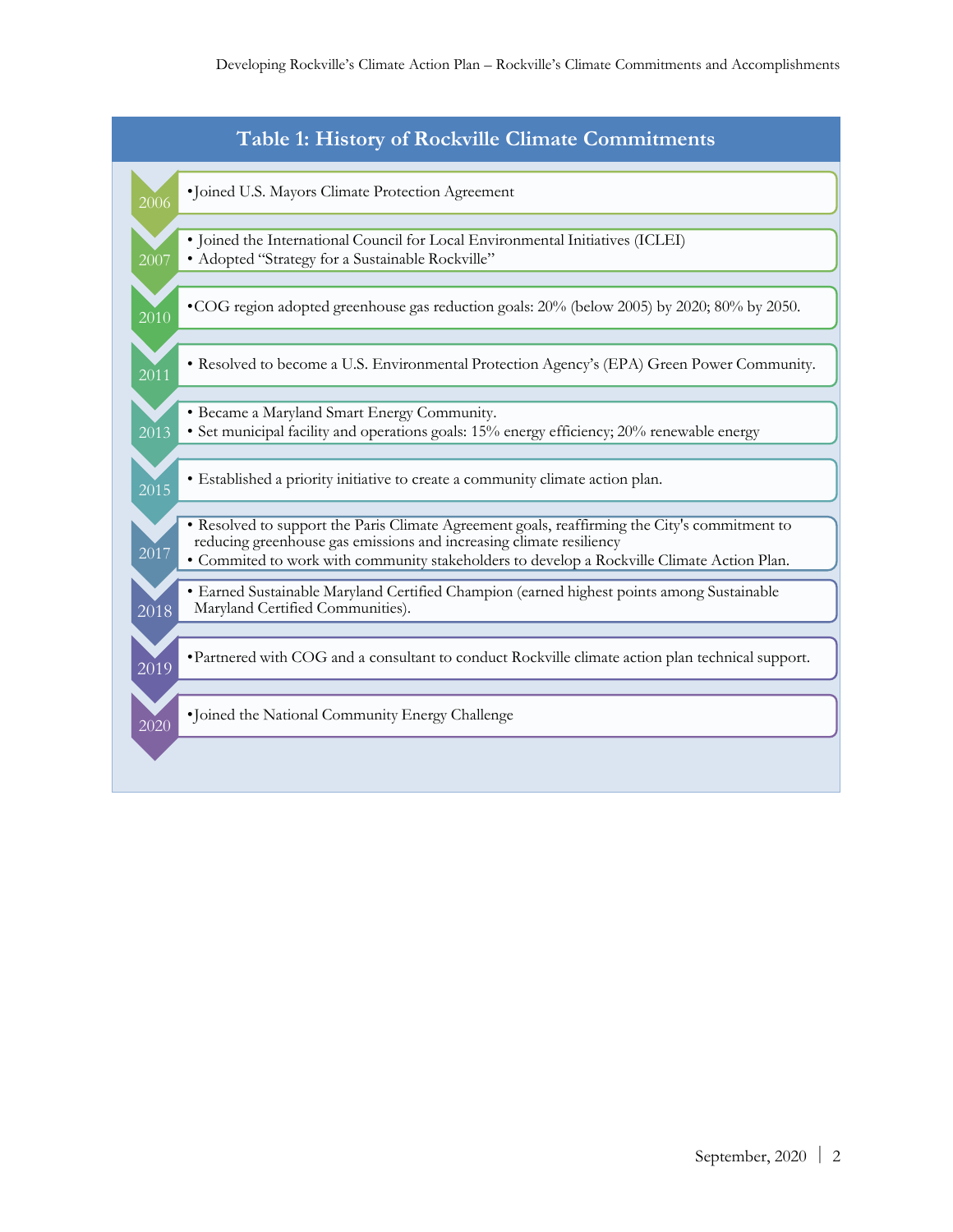| Table 2: Climate Action Plan Categories, Challenges, and<br>$\overline{\text{Opportunities}}^{1}$ |                                                                                             |                                                                                                                                                                                                                                                                                                                                                                                                                |  |  |
|---------------------------------------------------------------------------------------------------|---------------------------------------------------------------------------------------------|----------------------------------------------------------------------------------------------------------------------------------------------------------------------------------------------------------------------------------------------------------------------------------------------------------------------------------------------------------------------------------------------------------------|--|--|
|                                                                                                   | <b>Energy</b><br><b>Efficiency</b>                                                          | <b>Challenge:</b> Building energy consumption accounts for 58% of<br>Rockville greenhouse gas emissions.<br><b>Opportunities:</b> Optimize building energy performance with<br>upgrades to insulation, HVAC systems, lighting, appliances,<br>occupancy sensors; seal air leaks; use natural lighting; optimize<br>maintenance and operations; consider combined heat/power,<br>microgrids, district energy.   |  |  |
|                                                                                                   | <b>Renewable</b><br><b>Energy</b>                                                           | Challenge: Coal, gas, and oil account for 55% of Maryland's<br>electricity, nuclear 37% and renewables only 12%.<br>Opportunities: After optimizing energy efficiency, increase local<br>and utility-generated renewable energy: solar, wind, biomass,<br>geothermal; and increase green power purchases.                                                                                                      |  |  |
|                                                                                                   | <b>Sustainable</b><br><b>Transportation</b>                                                 | <b>Challenge</b> : Transportation – cars, trucks, trains, buses, and<br>airplanes -- accounts for 36% of Rockville emissions.<br><b>Opportunities:</b> Align transportation, land use, and urban design<br>policies to support choices - walking, bicycling, transit,<br>ridesharing. Increase fuel efficiency electric vehicle ownership<br>and charging stations. Increase affordable housing near jobs.     |  |  |
|                                                                                                   | <b>Sustainable</b><br><b>Development &amp;</b><br><b>Green Space</b><br><b>Conservation</b> | <b>Challenge</b> : Development patterns affect greenhouse gas<br>emissions rates, tree canopy, open space, water and air quality,<br>urban heat island, natural habitat, and quality of life.<br><b>Opportunities:</b> Direct most population and employment growth<br>to compact, mixed-use, walkable, bikeable, transit-oriented<br>places and conserve natural habitat, trees, and green<br>infrastructure. |  |  |
|                                                                                                   | <b>Waste</b>                                                                                | <b>Challenge:</b> The production, consumption and disposal of goods<br>and food contribute to the generation of greenhouse gas<br>emissions (note: product cycle not included in greenhouse gas<br>inventory except for landfill gas).<br><b>Opportunities:</b> Reduce waste and encourage sharing, re-use,<br>recycling, composting, and the circular economy.                                                |  |  |

<sup>&</sup>lt;sup>1</sup> The climate action plan categories are derived from best practices and aligned with state and regional strategies, including COG's *Regional Climate and Energy Action Plan,* and customized for Rockville.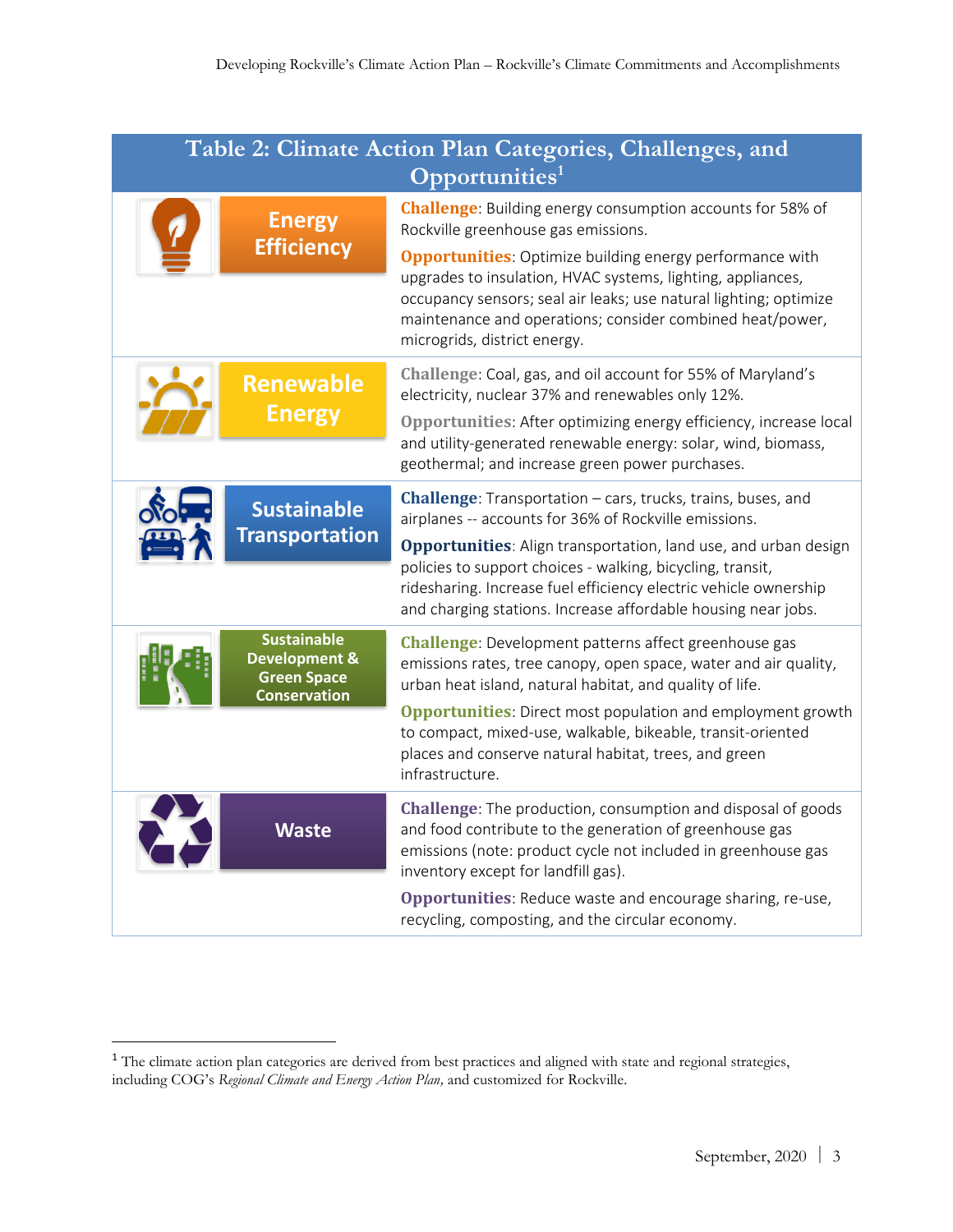| <b>Climate</b><br><b>Resilience</b>       | <b>Challenge:</b> Heat waves, heavy downpours, and severe storms<br>pose risks to health, businesses, infrastructure, the environment,<br>supply chain, and services.                                                                                                                                                                                                                                                                                             |
|-------------------------------------------|-------------------------------------------------------------------------------------------------------------------------------------------------------------------------------------------------------------------------------------------------------------------------------------------------------------------------------------------------------------------------------------------------------------------------------------------------------------------|
|                                           | <b>Opportunities:</b> Optimize drainage and absorption, improve<br>emergency response, keep infrastructure in state of good repair,<br>update continuity of operations plans. Consider climate resiliency<br>when replacing/rehabilitating infrastructure.                                                                                                                                                                                                        |
| Equity, Health, &<br><b>Clean Economy</b> | <b>Challenge:</b> Some populations (youth, elderly, communities of<br>color, disabled, low-income, first generation and foreign language<br>speakers) may have less access to affordable green options, may<br>experience increased exposure to climate risks, and a lowered<br>capacity to bounce back in the event of natural hazards.                                                                                                                          |
|                                           | <b>Opportunities:</b> Ensure eco-friendly housing, energy, green<br>space and transportation choices are equitably available to<br>residents and businesses. Build adaptive capacity by addressing<br>chronic stressors. Increase opportunities for climate action<br>planning to incorporate social equity, cultural sensitivity and<br>community health considerations into program and policy<br>decisions. Increase investment in the regional clean economy. |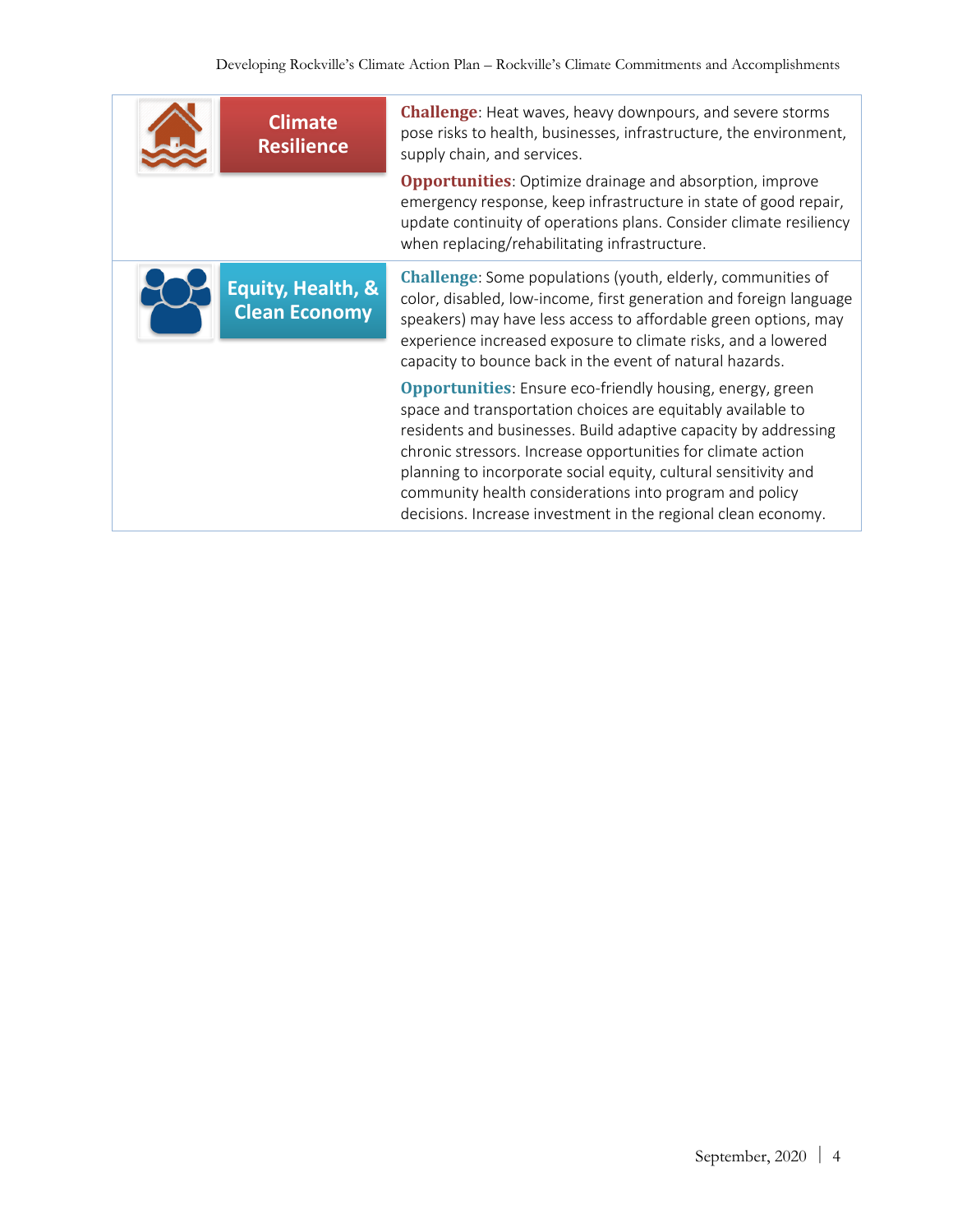| Table 3: Rockville Climate and Sustainability Accomplishments and Near-<br><b>Term Outlook</b> |                                                                                                                                                                                                                                                                                                                                                                                                                                                                                                                                                                    |  |  |  |  |  |
|------------------------------------------------------------------------------------------------|--------------------------------------------------------------------------------------------------------------------------------------------------------------------------------------------------------------------------------------------------------------------------------------------------------------------------------------------------------------------------------------------------------------------------------------------------------------------------------------------------------------------------------------------------------------------|--|--|--|--|--|
| Legend                                                                                         |                                                                                                                                                                                                                                                                                                                                                                                                                                                                                                                                                                    |  |  |  |  |  |
|                                                                                                | <b>CATEGORY</b>                                                                                                                                                                                                                                                                                                                                                                                                                                                                                                                                                    |  |  |  |  |  |
|                                                                                                | <b>Actions</b><br>1.<br>= Actions that affect Rockville homes,<br>= Actions that affect municipal<br>血<br>businesses, and the community<br>operations and city facilities<br>Outlook: Near-term planned or expected actions by city, County, or COG.                                                                                                                                                                                                                                                                                                               |  |  |  |  |  |
| <b>ENERGY EFFICIENCY</b>                                                                       |                                                                                                                                                                                                                                                                                                                                                                                                                                                                                                                                                                    |  |  |  |  |  |
|                                                                                                | 1. Analyze greenhouse gas emissions                                                                                                                                                                                                                                                                                                                                                                                                                                                                                                                                |  |  |  |  |  |
| 血                                                                                              | Community inventory completed for years<br>Municipal inventory completed for years<br>2005, 2012, 2016<br>2005, 2012, 2015, 2018                                                                                                                                                                                                                                                                                                                                                                                                                                   |  |  |  |  |  |
|                                                                                                | 2. Develop city and community climate change, energy or sustainability plan                                                                                                                                                                                                                                                                                                                                                                                                                                                                                        |  |  |  |  |  |
| 血                                                                                              | The city adopted a 15% energy efficiency<br>The Strategy for a Sustainable Rockville (2007)<br>goal, 20% renewable energy goal, and<br>includes several actions for reducing<br>municipal energy plan in 2013 as part of the<br>government emissions and promoting<br>Maryland Smart Energy Communities<br>community sustainability.                                                                                                                                                                                                                               |  |  |  |  |  |
| 血                                                                                              | program.<br>The Sustainability Survey (2012) identified<br>Staff participate in national, regional and<br>community priorities.<br>County climate and sustainability policy                                                                                                                                                                                                                                                                                                                                                                                        |  |  |  |  |  |
|                                                                                                | Rockville earned Sustainable Maryland<br>committees and workgroups.<br>Certification in 2012, 2015 and 2018.                                                                                                                                                                                                                                                                                                                                                                                                                                                       |  |  |  |  |  |
|                                                                                                | Climate actions are proposed in the draft 2040<br>Master Plan.<br>Outlook: Participating in National Community Energy Challenge benchmarking program in 2020. Develop<br>Rockville Climate Action Plan 2020-2021. Re-certify Sustainable Maryland in 2021.                                                                                                                                                                                                                                                                                                         |  |  |  |  |  |
|                                                                                                | 3. Track, benchmark and publicly disclose large building energy performance                                                                                                                                                                                                                                                                                                                                                                                                                                                                                        |  |  |  |  |  |
| 血<br>皿                                                                                         | The city uses ENERGY CAP and ENERGY STAR<br>In 2016, the Mayor and Council amended the<br>Portfolio Manager to track monthly energy<br>City Code to allow Montgomery County's<br>data for all utility accounts.<br>building energy benchmarking requirements to<br>apply within the city. Approximately 150 non-<br>The city reports annual City Hall energy<br>residential properties greater than 50,000<br>performance data to comply with<br>square feet benchmark and report building<br>Montgomery County energy benchmarking<br>energy performance.<br>law. |  |  |  |  |  |
|                                                                                                | Outlook: Montgomery County is undating their building energy benchmarking law to include a smaller size                                                                                                                                                                                                                                                                                                                                                                                                                                                            |  |  |  |  |  |

*Outlook: Montgomery County is updating their building energy benchmarking law to include a smaller size threshold and multifamily buildings.*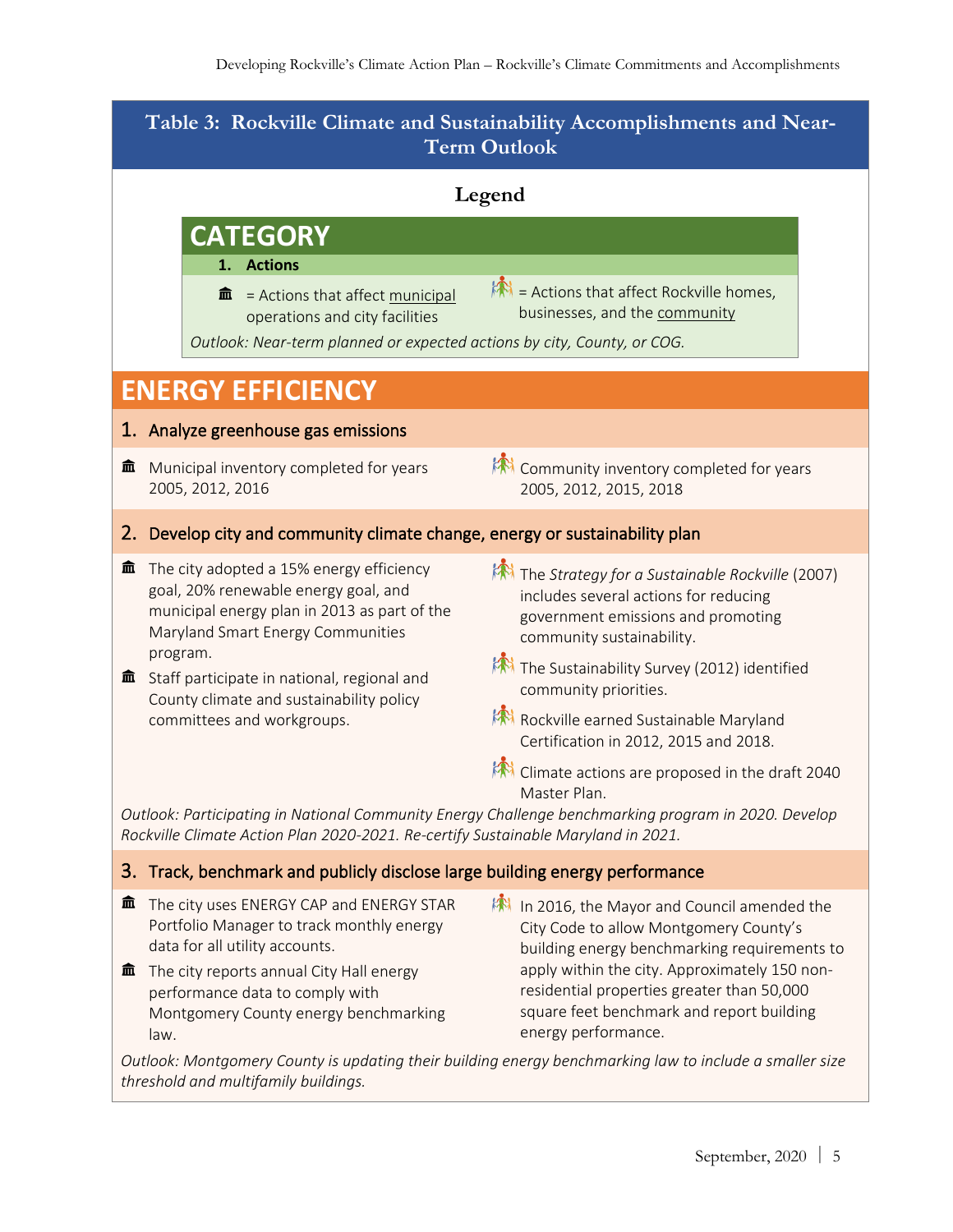#### 4. Increase existing building energy efficiency. Conduct municipal building energy audits and install retrofits. Promote energy efficiency incentives for residences and businesses.

As an ENERGY STAR partner and a Maryland Smart Energy Community (MSEC), the city has implemented the following energy efficiency projects with a combination of MSEC grants, city funds, and Pepco rebates:

- $\hat{m}$  Three chillers, one air handler, LED lighting, and several appliance retrofits were completed at the F. Scott Fitzgerald Social Hall, Glenview Mansion, and Lincoln Park Community Center.
- $\hat{m}$  Fifteen programmable thermostats at 8 facilities.
- $\hat{m}$  Swim and Fitness Center/Welsh Park: North pool air handler/heat recovery; LED pool lighting and parking lot lighting; energy efficient lighting and plumbing fixtures in the locker room renovation.
- $\hat{m}$  Water Treatment Plant: Conducted energy audit to identify electrical system upgrades for consideration in an upcoming plant rehabilitation project.
- $\hat{m}$  The Facilities Division initiated a preventative HVAC maintenance program to improve efficiency.
- $\hat{m}$  The Police Station and Thomas Farm Community Center incorporated green building features in design and construction.
- $\hat{m}$  The city and Johnson Controls (JCI) entered into a Performance Contracting Partnership. In 2004, building performance energy audits of the Civic Center, Senior Center, Swim Center, Croydon Creek Nature Center, City Hall, Lincoln Park Community Center, Horners Lane Pump House, Water Treatment Plant, Theater & Social Hall, Redgate Clubhouse, Montrose, Rockcrest, and Gude were conducted. JCI completed construction on energy upgrades in 2005.

#### *Outlook*

- *The city plans to conduct an energy audit of City Hall to identify energy saving measures).*
- *The city was awarded a Maryland Smart Energy Communities grant to upgrade interior lighting at Lincoln Park Community Center. The project was completed in July.*
- *Montgomery County is considering Building Energy Performance Standards that will apply to existing commercial and multifamily buildings over a specified size and require improved energy performance.*
- **AN** The city coordinates with Montgomery County to hold free LED light bulb exchange outreach events for residents.
- $\mathbb{R}$  The city promotes energy efficiency funding and incentive programs offered by Pepco, Washington Gas, the Maryland Energy Administration, Montgomery County Green Bank, and Montgomery County Property Assessed Clean Energy (C-PACE program)
- Rockville Community Services is coordinating with a non-profit (Blockchain Frontiers Foundation) and the Maryland Energy Administration to provide energy audits and efficient home improvements for low-tomoderate income Rockville residents. 22 homes have been assisted to date. The program received additional funding in 2020.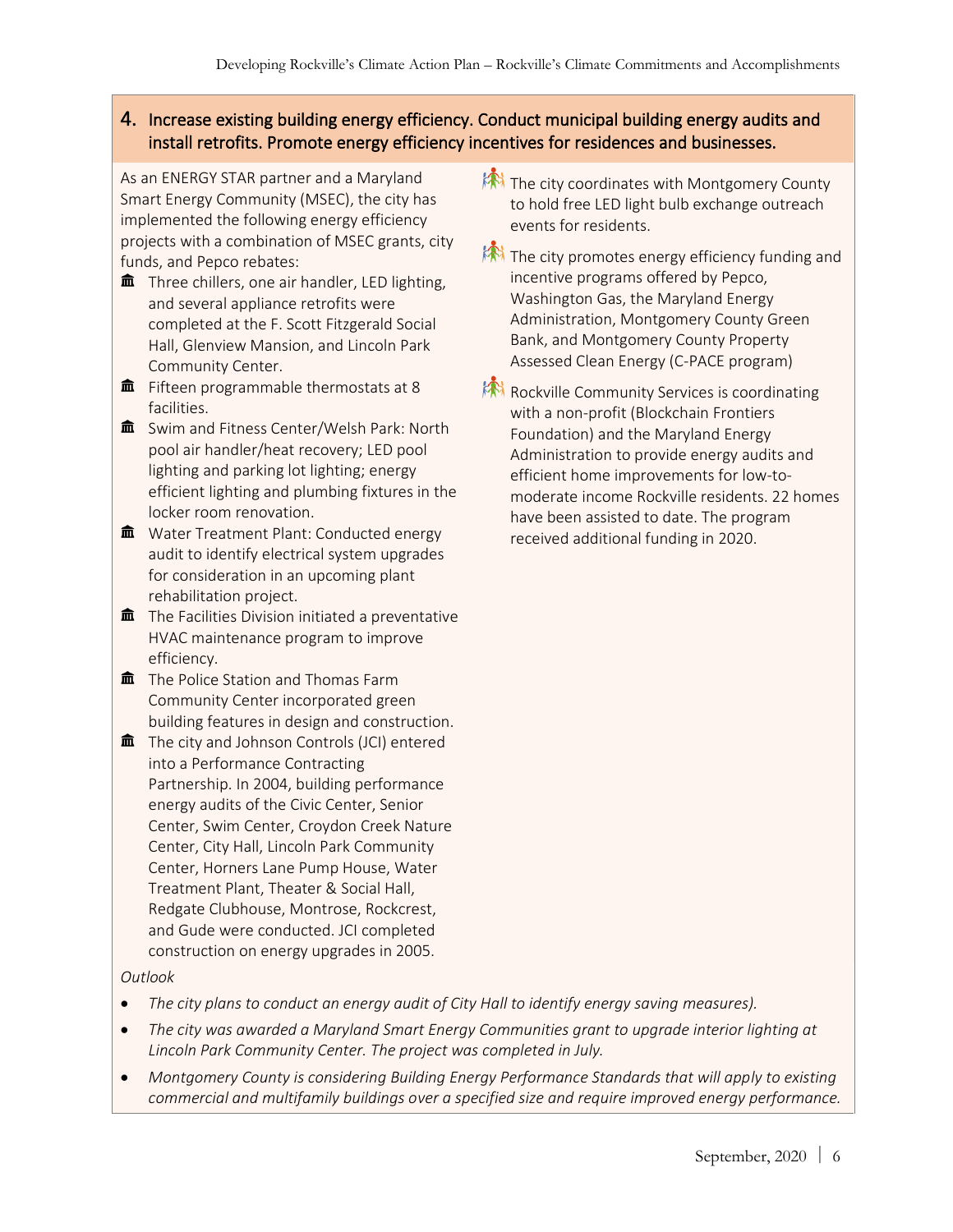#### 5. Implement green building codes for new buildings

- $\hat{m}$  Chapter 5 of the City Code includes green building and energy efficiency code requirements that apply to city buildings and renovations.
- $\hat{m}$  City staff are voting members of the International Code Council's building code development process. They participate in energy conservation and green building code development.
- RA Rockville Green Building Regulations, which apply to residential and commercial new construction and major renovations, incorporate the 2015 International Green Construction Code and the 2018 International Energy Conservation Code.

*Outlook: Montgomery County is considering updating their green building tax credit program to incentivize buildings that exceed code requirements; Rockville buildings are eligible for County tax credits.*

#### 6. Install combined heat and power, district energy, and microgrid systems

The city supported Pepco's proposal to pilot a microgrid in Rockville Town Center which would serve both private and municipal buildings. The Maryland Public Service Commission denied the initial proposal. Pepco has not indicated if they will resubmit a revised proposal.

*Outlook: Montgomery County received an energy planning grant to consider multiple options including a microgrid or combined heat and power system to serve County facilities in the Rockville core.*

- 7. Implement city sustainability and residential and commercial green engagement programs (i.e. green business or home challenges, awards, etc.).
- $\hat{m}$  The city has a process to re-use unneeded office furniture, recycle unused electronics, and is exploring papersaving initiatives.
- $\mathbb{R}$  The city recognizes environmental achievements in the community through the annual Environmental Excellence Awards.
- **AN** The city promotes Montgomery County's initiatives including Green Business Certification program and the Maryland Green Registry.
- **EMD staff work closely with PIO to conduct** ongoing environmental outreach and communications through social media, Rockville Reports, Channel 11, and the Environment & Sustainability e-newsletter.

*Outlook: Environmental Management is considering piloting a green business program for food-service establishments and automotive repair shops to recognize green practices.* 

*The CAP will identify opportunities for interdepartmental sustainability/climate initiatives.*

#### 8. Upgrade to energy efficient outdoor lighting

- The city completed outdoor LED retrofits at Maryvale Park, Welsh Park/Swim & Fitness Center, City Hall, Lincoln Park Community Center and F. Scott Fitzgerald Theatre.
- $\widehat{\mathbf{m}}$  The city replaced traffic lights and 185 streetlights with more efficient LED fixtures.

*Outlook: The Maryland Energy Administration supported a preliminary analysis of retrofitting Rockvilleowned and Pepco owned streetlights to LED. Additional coordination with Pepco is on-going for comprehensive LED streetlight retrofits (pending PSC approval).*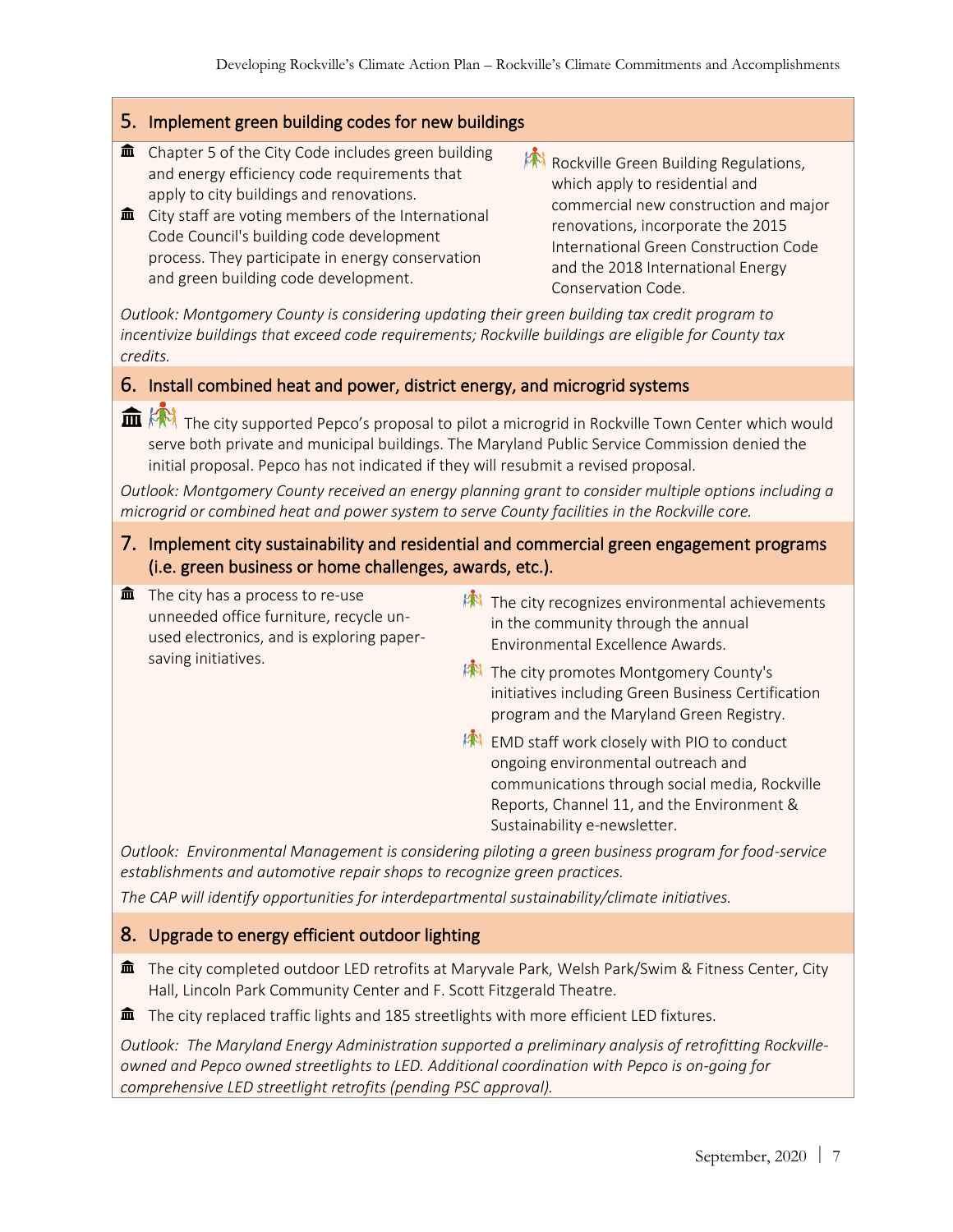# **RENEWABLE ENERGY**

- 1. Promote incentives and financing mechanisms for on-site renewable energy and energy storage. Install renewable energy systems at city facilities.
- $\hat{m}$  A geothermal heating and cooling system is installed at the Thomas Farm Community **Center**
- $\hat{m}$  In 2015, the city worked with EPA and a solar company to assess the feasibility of installing solar at city facilities. Unfortunately, there were several site-specific barriers that made installation economically unviable.
- Rockville has promoted the residential solar co-op opportunities, working with the County and a non-profit, in 2015, 2016, 2017, 2019,and 2020. The 2020 solar co-op included an electric vehicle charger option.
- Permits for solar installations total more than 500 in Rockville.

*Outlook:* 

*Staff is exploring the feasibility of installing solar at 6 Taft Court.* 

- 9. Increase green power purchasing, cooperative and aggregate purchasing. Join EPA Green Power Partnership for government and Green Power Community Partnership communitywide.
- **m** Rockville is an EPA Green Power Partner since 2011. The city continues to purchase wind renewable energy certificates (RECs) for 100% of municipal electricity consumption.
- In FY 2011, the Mayor and Council adopted a resolution to become a U.S. Environmental Protection Agency's (EPA) Green Power Community.
- **AN** In 2020, the Rockville community purchased nearly 75,000,000 kWh of green power covering 8% of demand.

#### 10. Support utility, state, and national-level renewable energy expansion policies including renewable portfolio standards

- $\hat{m}$  Rockville supports reasonable, cost effective State and Federal legislation on energy and sustainability. Rockville supported increasing Maryland's Renewable Portfolio Standard (RPS) in 2016 through 2019.
- $\hat{m}$  In 2020, Rockville supported the Community Choice Energy Act.
- **AN** The Rockville Environment Commission provides recommendations to the Mayor and Council on legislative advocacy positions.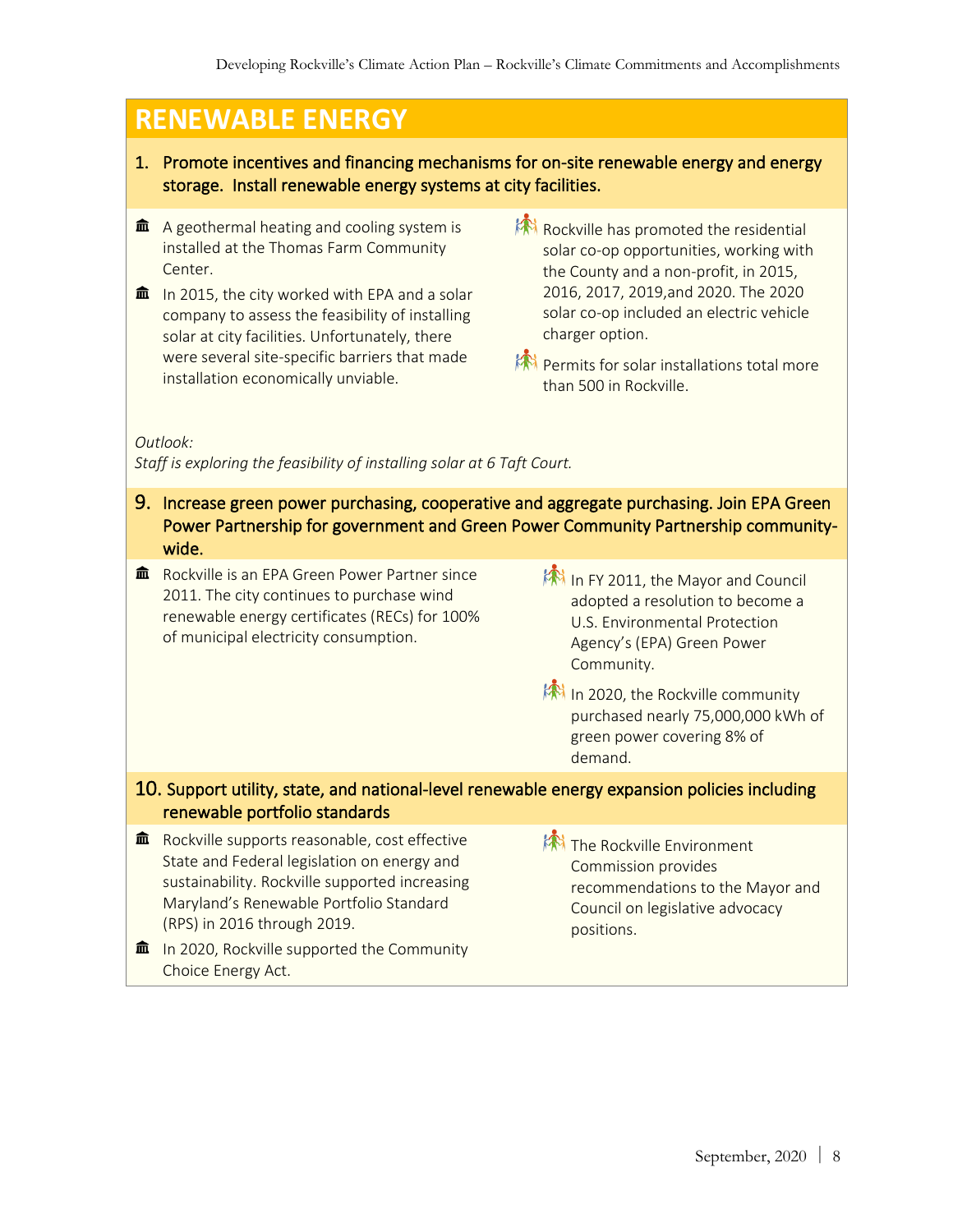# **SUSTAINABLE TRANSPORTATION**

- 11. Adopt policies, incentives and programs to facilitate alternative fuel vehicle adoption and charger installation.
- $\hat{m}$  Pepco installed 1 DC Fast Charger and 2 Level 2 charger stations at Thomas Farm Community Center.
- $\hat{m}$  City Hall features an electric charging station with two chargers to serve the fleet.
- $\hat{m}$  The city fleet includes a Nissan Leaf, a hybrid, and recently switched from a 15-year vehicle replacement cycle to a 5-year lease cycle to provide additional fuel efficiency and safety measures.
- **Building codes include measures to** encourage zero emission vehicles.
- Maryland provides incentives for EV charging stations and electric vehicles. Draft strategies are proposed in the 2040 Comprehensive Master Plan.
- A dozen public charging stations are in Rockville.
- $\mathbb{R}$  Two private compressed natural gas fueling stations are located near Rockville.

*Outlook: The city and Pepco are evaluating other options to expand the EV charging network.* 

#### 12. Encourage city employees and residents to take alternative commute options and to help employers offer alternative commute options to workers.

- $\hat{m}$  The city has telework, flex time and alternative work schedule options and encourages carpooling, biking, and walking.
- Regional programs available in Rockville include COG's Commuter Connections services and Montgomery County Department of Transportation's Commuter Services.

#### 13. Adopt a bicycle and pedestrian plan that works towards convenience, accessibility, and an interconnected system.

 $\hat{m}$  Bike lockers and changing areas are available at City Hall and various community facilities.

**AN** The City of Rockville is committed to encouraging bicycling for all residents of Rockville through education, infrastructure, and outreach.

**The League of American Bicyclists** recognized Rockville as a Bronze-level Bicycle Friendly Community by in 2016.

 $\mathbb{R}$  There are 34.3 miles of shared-use paths, 33.5 miles of shared use roads within Rockville.

**AN** The 2017 Bikeway Master Plan proposes an additional 21.9 mi. dedicated bikeways and 19.1 mi. shared roadways.

*Outlook: The Vision Zero initiative aims to further increase bicycle and pedestrian safety.*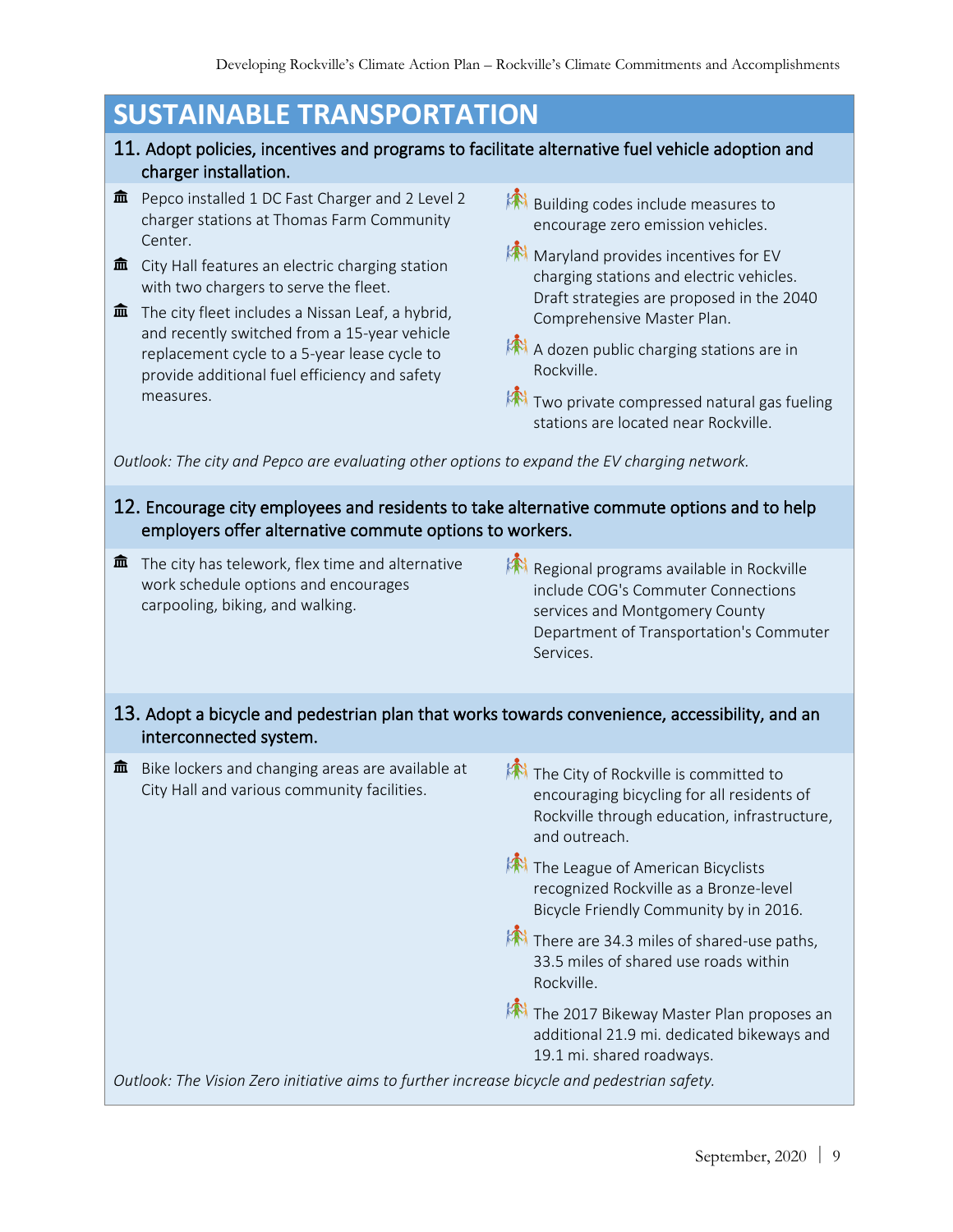- 14. Improve transit services and increase capacity (e.g. commuter bus service, real-time information, bus rapid transit) to accommodate growth around rail stations and other activity centers. Ensure access for youth, elderly, disabled, ESL, low-income populations.
- $\mathbf{\hat{m}}$  The city supports transit enhancements at the county and state level.
- $\hat{m}$  The city supports Montgomery County and MTA Bus Rapid Transit initiatives and accommodates proposed routes in its Master Plans.
- $\mathbf{\hat{m}}$  The city allocates capital improvement funds toward needed transit, bicycle, and pedestrian infrastructure.
- The City of Rockville does not operate its own transit system. Various transit agencies operate routes within the city, including WMATA, Montgomery County RideOn, MARC, Amtrak, King Farm Shuttle, Rockville Senior Services, etc.

#### 15. Implement green fleet strategy.

 $\hat{m}$  The city fleet is piloting one electric and one hybrid vehicle.

*Outlook: The city is evaluating green fleet options under a new lease framework that reduces vehicle replacement cycles from 15 years to 5 years.*

#### 16. Enforce anti-idling policies for public fleets and off-road equipment.

 $M$  Maryland has an anti-idling law that prohibits vehicle idling for more than five minutes, with some exceptions. The State law applies within Rockville. The fine for violation of this provision is up to \$500.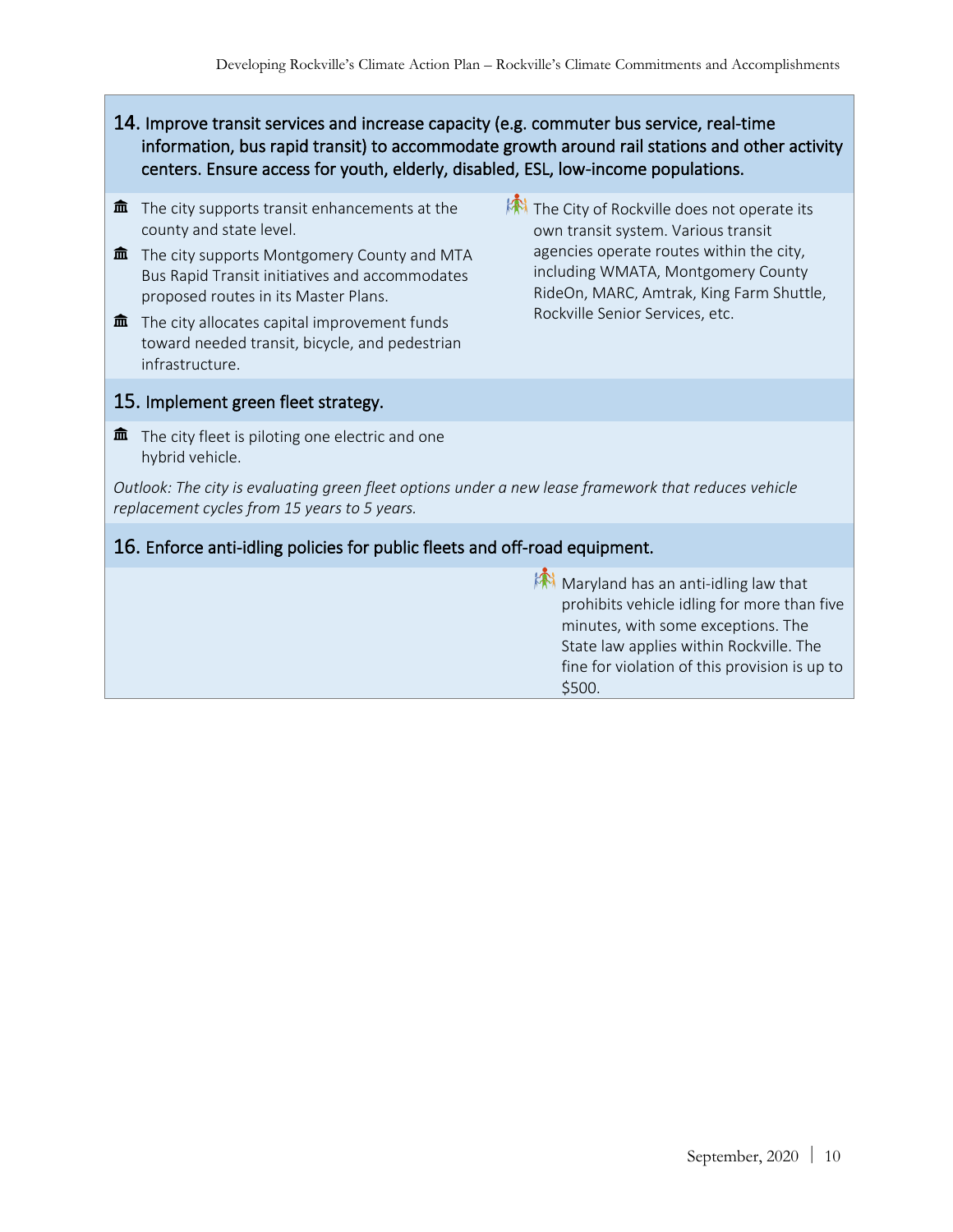# **SUSTAINABLE DEVELOPMENT & GREEN SPACE CONSERVATION**

#### 17. Incentivize green roofs and other green infrastructure. Install green roof(s) on government property.

|                                                                                                                                                                                                                                      | --------                                                |                                                                                                                                                                                                                                                                                                                                                     |  |  |
|--------------------------------------------------------------------------------------------------------------------------------------------------------------------------------------------------------------------------------------|---------------------------------------------------------|-----------------------------------------------------------------------------------------------------------------------------------------------------------------------------------------------------------------------------------------------------------------------------------------------------------------------------------------------------|--|--|
| 血                                                                                                                                                                                                                                    | Rockville Police Headquarters features a<br>green roof. | Rockville's Rainscapes Rewards program<br>provides education and financial incentives<br>to homes, neighborhoods and<br>organizations for tree planting,<br>conservation landscaping, rain barrels and<br>pavement removal.<br>Rockville developed a drainage manual to<br>assist property owners in developing sound<br>site stormwater practices. |  |  |
| 18. Update comprehensive and small area land use plans, zoning, and urban design guidelines to<br>allow for greater concentration of growth in activity centers that are walkable, mixed use,<br>mixed income, and transit-oriented. |                                                         |                                                                                                                                                                                                                                                                                                                                                     |  |  |
|                                                                                                                                                                                                                                      |                                                         | $\mathcal{L}(\mathbb{R})$ is a set of the set of the set of the set of the set of the set of the set of the set of the set of the set of the set of the set of the set of the set of the set of the set of the set of the set of the set                                                                                                            |  |  |

**The Land Use Element of the Comprehensive** Master Plan promotes walkable, higher density, mixed use, mixed income and/or transit-oriented development in activity centers, such as Rockville Town Center and the Twinbrook Metro Station.

**The city commissioned a report from Urban** Land Institute, completed in 2019, that recommends strategies for revitalizing Town Center.

19. Implement plan(s) to preserve and enhance ecologically valuable green spaces. Restore and manage natural ecosystem functions to increase capacity to adapt to a changing climate.

- $\hat{m}$  Rockville's extensive parks and open space include over 905 acres of parkland in 65 parks.
- $\hat{m}$  The Parks, Recreation and Open Space (PROS) Plan includes a variety of goals for increasing greenspace access and better serving Rockville's diverse community.
- The 2002 Comprehensive Master Plan includes a policy to pursue sustainable practices to protect environmental quality and natural resources for the use of present and future generations.

*Outlook: The 2040 Comprehensive Plan includes a recommendation for an Open Space Management Plan.*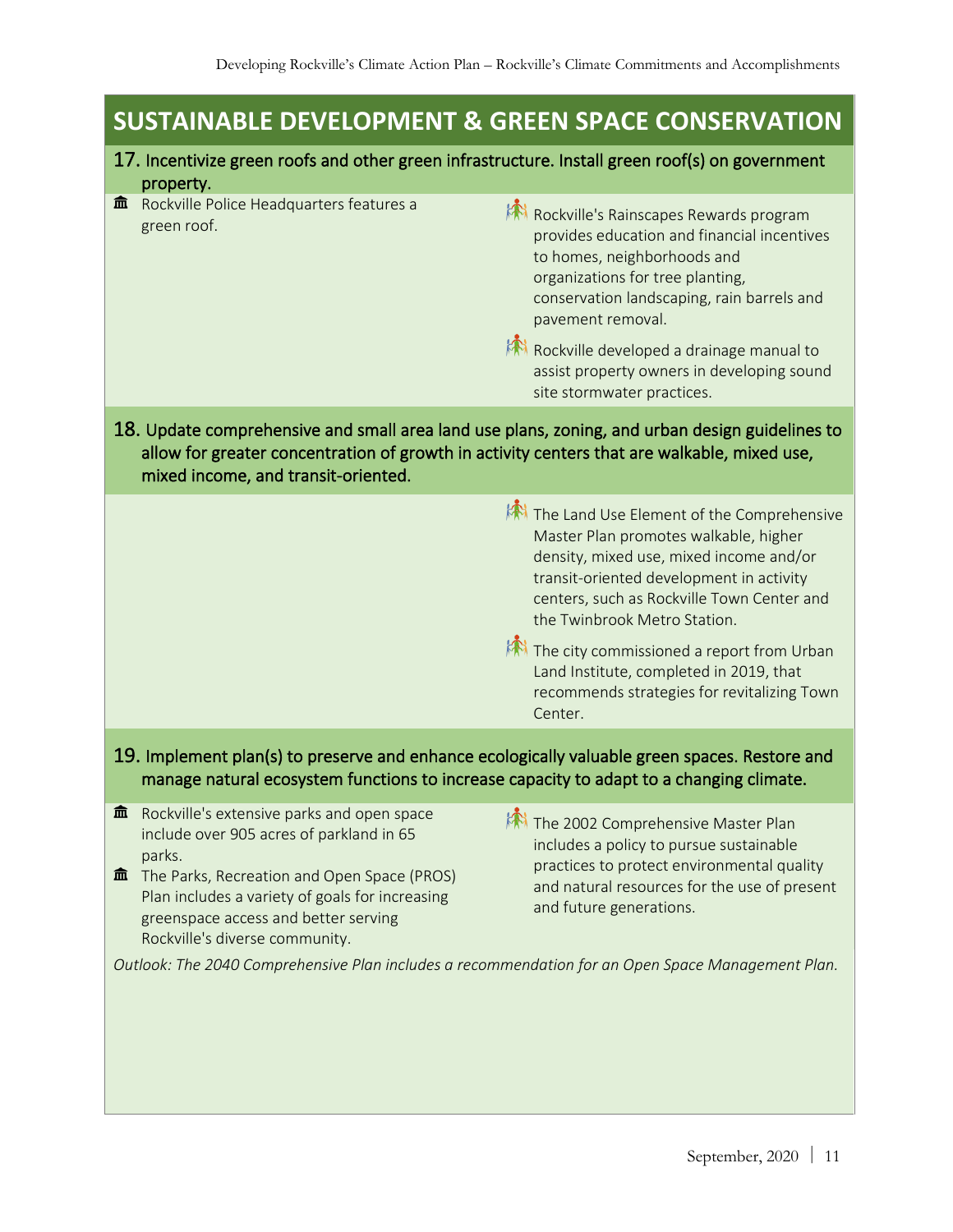#### 20. Obtain and maintain Tree City USA designation. Maximize tree canopy on public property. Engage the community on tree planting.

- $\mathbf{\hat{m}}$  The city seeks to maintain tree canopy, managing over 28,000 street trees and more than 323 acres of parkland designated as Forest Preserve.
- $\hat{m}$  The city has been named a Tree City USA by the Arbor Day Foundation for 30 consecutive years (1990-present).
- For Tree canopy covers 50% of Rockville land area as of 2014, when the most recent analysis was conducted.
- In 2019, the city distributed 300 trees to residents to encourage tree planting.
- Rockville's Rainscapes Rewards program provides education and financial incentives to homes, neighborhoods and organizations for tree planting
- **AN** The city's Environment & Sustainability enewsletter includes tree planting and maintenance tips.

*Outlook: The city's Earth Month activities include a tree give-away event planned for the fall, 2020).*

21. Require and incentivize tree protection for new development and retrofits as part of the development review process. Expand the responsibility of developers to plant or maintain trees over time.

> The Sediment Control and Stormwater Management Regulations requires environmental site design to the maximum extent practicable.

Rockville's Forest and Tree Protection Ordinance, Street Tree Master Plan, and Landscape, Screening and Development Manual promote planting and care of trees.

 $\mathbb{A}$  As part of the development review process, the Forest and Tree Protection Ordinance requires forest and tree protection, planting and maintenance requirements.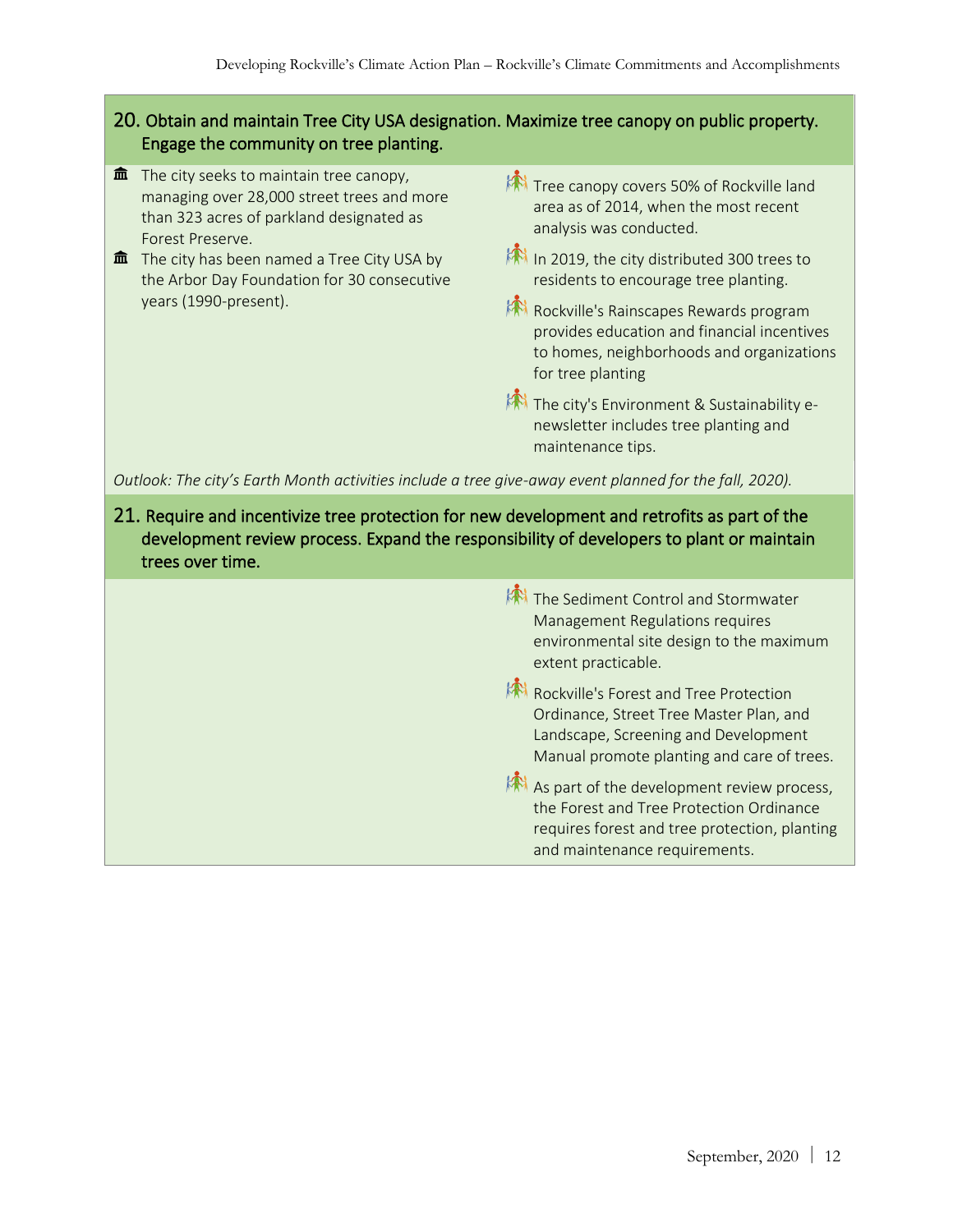## **WASTE**  22. Adopt environmentally preferred purchasing policy  $\hat{m}$  Chapter 17 of the City Code, Purchasing, was amended in 2011 to include provisions for environmentally preferable purchasing and lifecycle cost and bid award based on best value. *Outlook: The next step would be to develop environmental purchasing procedures and guidelines.* 23. Adopt and enforce recycling requirements for businesses. Adopt a construction and demolition recycling policy or guidelines.  $\hat{m}$  Rockville's facilities and offices offer recycling services to employees and visitors. **Multi-family properties, businesses and** organizations are required to recycle. The program is administered by Montgomery County. Rockville's Green Building Regulations require construction and demolition waste management plans with the goals to reduce and recycle construction waste. 24. Implement residential and commercial organics collections, including food composting and recovery initiatives.  $\mathbb{R}$  The city's Recycling and Refuse program collects yard waste for composting at Dickerson. *Outlook: The city is examining options for curbside or drop-off food waste composting collections.* 25. Support community activities that promote repair, reuse, reduce, and sharing opportunities. Community events, such as the Lincoln Park community yard sale, promote sharing opportunities. 26. Implement bans or fees on single use products which are not readily recyclable. A plastic bag fee, polystyrene ban, and straw ban apply in Rockville.